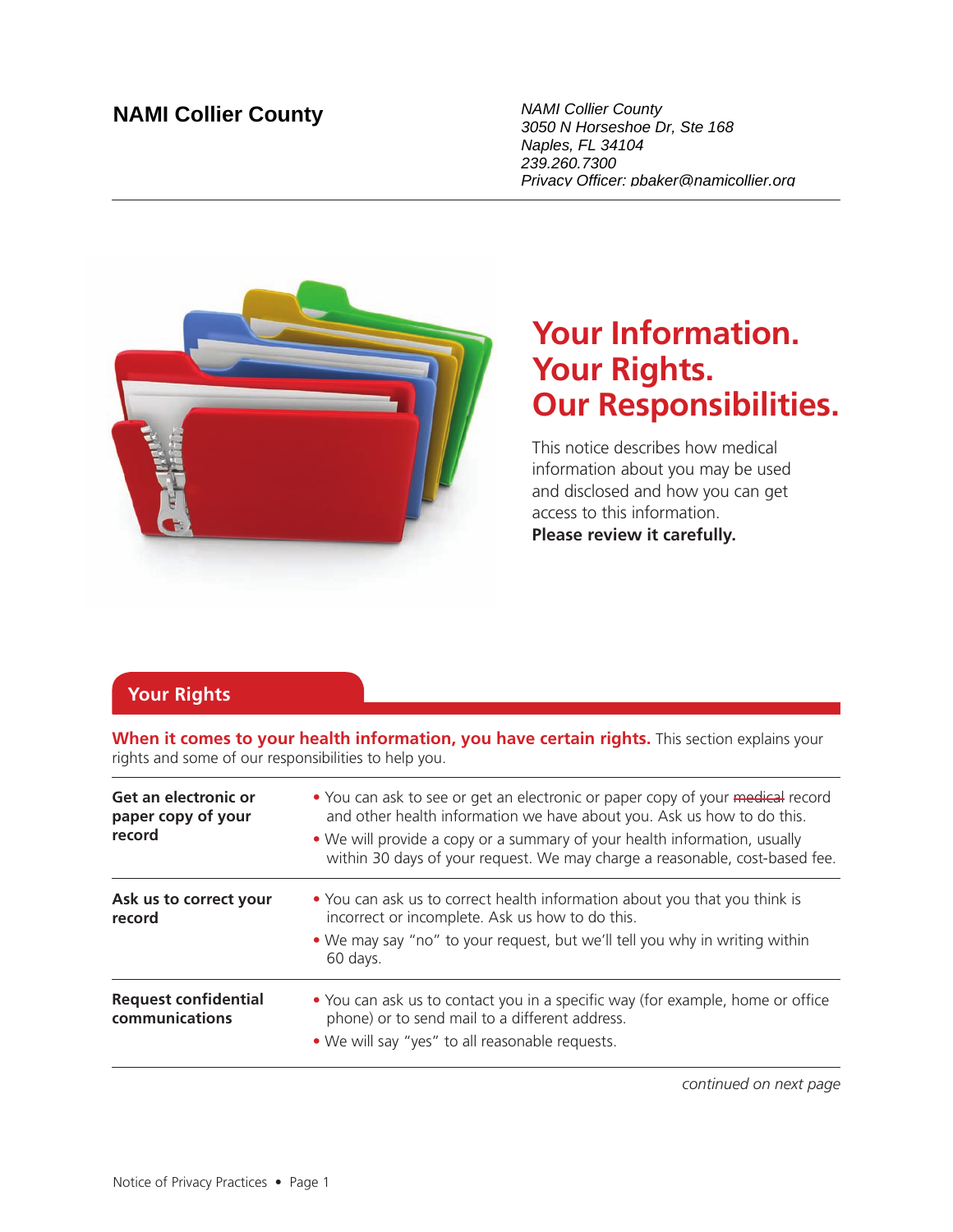| Your Rights continued                                        |                                                                                                                                                                                                                                                                                                                                                                                                                                                                   |  |
|--------------------------------------------------------------|-------------------------------------------------------------------------------------------------------------------------------------------------------------------------------------------------------------------------------------------------------------------------------------------------------------------------------------------------------------------------------------------------------------------------------------------------------------------|--|
| Ask us to limit what<br>we use or share                      | • You can ask us <b>not</b> to use or share certain health information:<br>• We are not required to agree to your request, and we may say "no" if it<br>would affect your care.<br>. We will say "yes" unless a law requires us to share that information.                                                                                                                                                                                                        |  |
| Get a list of those with<br>whom we've shared<br>information | • You can ask for a list (accounting) of the times we've shared your health<br>information for six years prior to the date you ask, who we shared it with,<br>and why.                                                                                                                                                                                                                                                                                            |  |
| Get a copy of this<br>privacy notice                         | • You can ask for a paper copy of this notice at any time, even if you have<br>agreed to receive the notice electronically. We will provide you with a paper<br>copy promptly.                                                                                                                                                                                                                                                                                    |  |
| Choose someone<br>to act for you                             | . If you have given someone medical power of attorney or if someone is your<br>legal guardian, that person can exercise your rights and make choices about<br>your health information.<br>. We will make sure the person has this authority and can act for you before<br>we take any action.                                                                                                                                                                     |  |
| File a complaint if<br>you feel your rights<br>are violated  | • You can complain if you feel we have violated your rights by contacting us<br>using the information on page 1.<br>. You can file a complaint with the U.S. Department of Health and Human<br>Services Office for Civil Rights by sending a letter to 200 Independence<br>Avenue, S.W., Washington, D.C. 20201, calling 1-877-696-6775, or visiting<br>www.hhs.gov/ocr/privacy/hipaa/complaints/.<br>. We will not retaliate against you for filing a complaint. |  |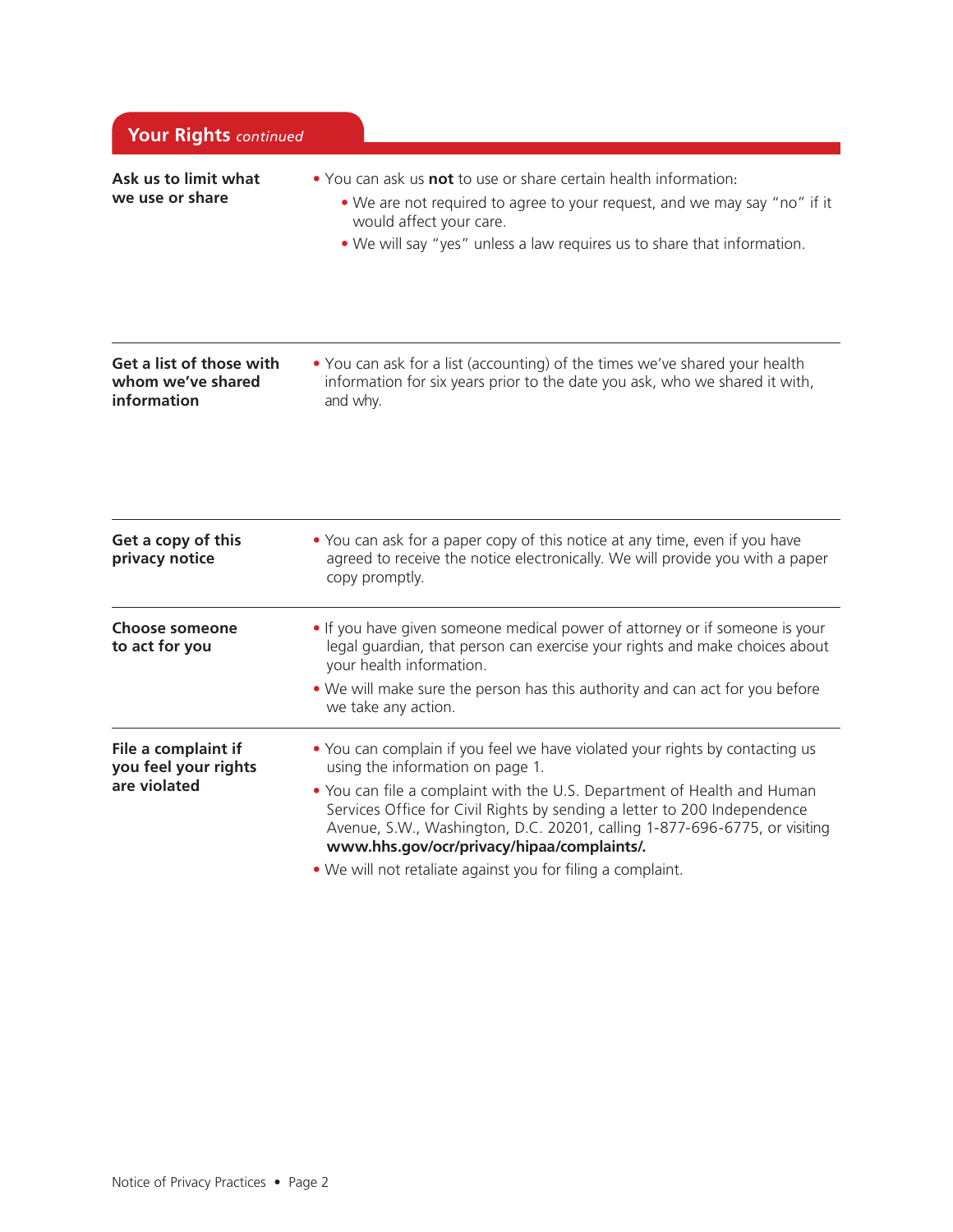**For certain health information, you can tell us your choices about what we share.** If you have a clear preference for how we share your information in the situations described below, talk to us. Tell us what you want us to do, and we will follow your instructions.

| In these cases, you have<br>both the right and choice<br>to tell us to:                        | • Share information with your family, close friends, or others involved in<br>your care<br>• Share information in a disaster relief situation<br>• Contact you for fundraising efforts                                                                                                         |  |
|------------------------------------------------------------------------------------------------|------------------------------------------------------------------------------------------------------------------------------------------------------------------------------------------------------------------------------------------------------------------------------------------------|--|
|                                                                                                | If you are not able to tell us your preference, for example if you are<br>unconscious, we may go ahead and share your information if we believe it is<br>in your best interest. We may also share your information when needed to<br>lessen a serious and imminent threat to health or safety. |  |
| In these cases we never<br>share your information<br>unless you give us<br>written permission: | • Marketing purposes<br>• Sale of your information                                                                                                                                                                                                                                             |  |
| In the case of fundraising:                                                                    | • We may contact you for fundraising efforts, but you can tell us not to<br>contact you again.                                                                                                                                                                                                 |  |

### **Our Uses and Disclosures**

**How do we typically use or share your health information?** We typically use or share your health information in the following ways.

| <b>Treat you</b>               | • We can use your health information and<br>share it with other professionals who are<br>treating you.                       | <b>Example:</b> A doctor treating you<br>for an injury asks another doctor<br>about your overall health condition. |
|--------------------------------|------------------------------------------------------------------------------------------------------------------------------|--------------------------------------------------------------------------------------------------------------------|
| <b>Run our</b><br>organization | • We can use and share your health information<br>to run our practice, improve your care,<br>and contact you when necessary. | <b>Example:</b> We use health information<br>about you to manage your treatment<br>and services.                   |
|                                | $\bullet$ .                                                                                                                  |                                                                                                                    |

*continued on next page*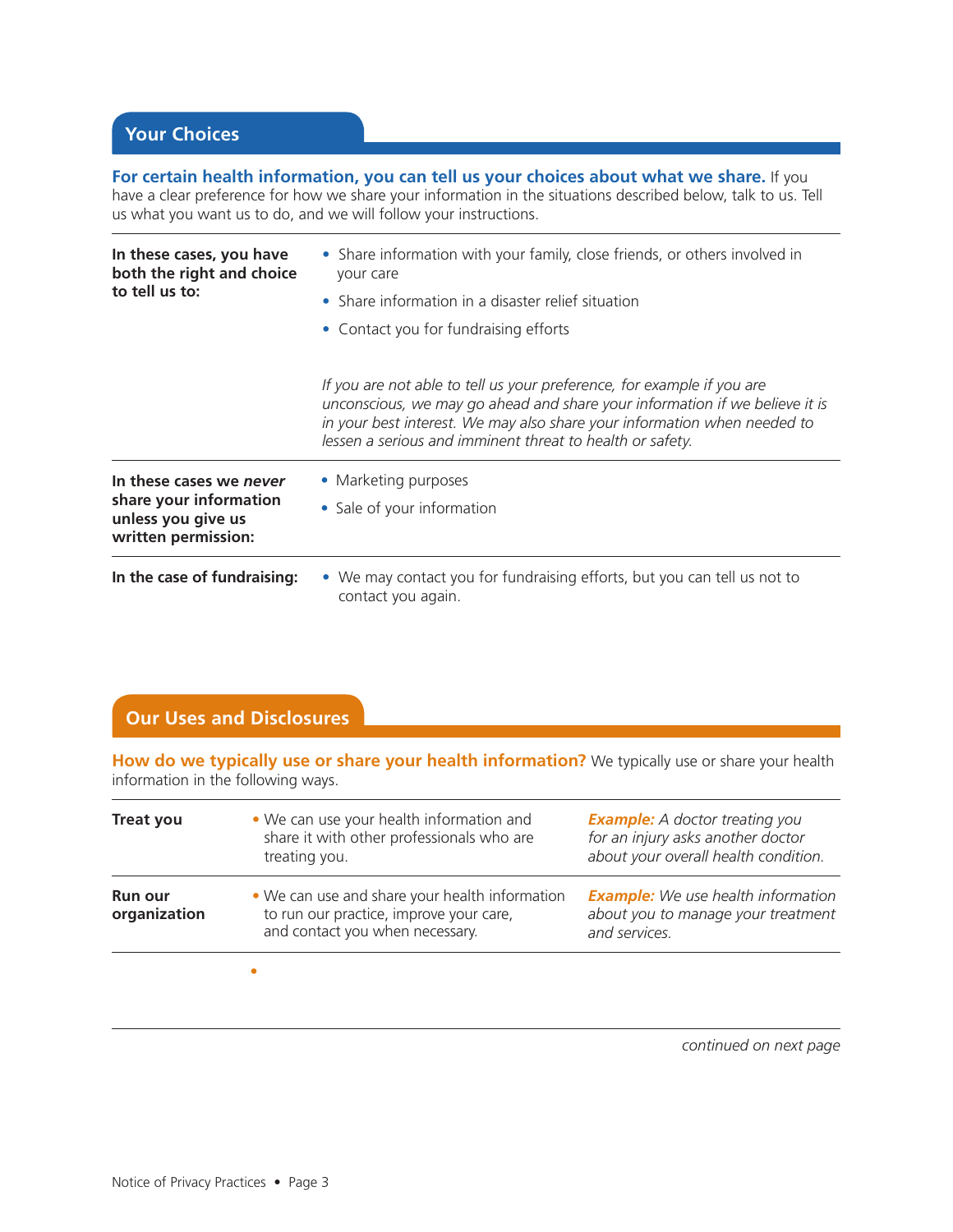**How else can we use or share your health information?** We are allowed or required to share your information in other ways – usually in ways that contribute to the public good, such as public health and research. We have to meet many conditions in the law before we can share your information for these purposes. For more information see: **[www.hhs.gov/ocr/privacy/hipaa/understanding/consumers/index.html.](www.hhs.gov/ocr/privacy/hipaa/understanding/consumers/index.html)**

| <b>Help with public health</b><br>and safety issues                                           | . We can share health information about you for certain situations such as:<br>• Preventing disease<br>• Helping with product recalls<br>• Reporting adverse reactions to medications<br>. Reporting suspected abuse, neglect, or domestic violence<br>• Preventing or reducing a serious threat to anyone's health or safety                          |  |  |
|-----------------------------------------------------------------------------------------------|--------------------------------------------------------------------------------------------------------------------------------------------------------------------------------------------------------------------------------------------------------------------------------------------------------------------------------------------------------|--|--|
|                                                                                               |                                                                                                                                                                                                                                                                                                                                                        |  |  |
| Comply with the law                                                                           | • We will share information about you if state or federal laws require it,<br>including with the Department of Health and Human Services if it wants to<br>see that we're complying with federal privacy law.                                                                                                                                          |  |  |
| <b>Respond to organ and</b><br>tissue donation requests                                       | . We can share health information about you with organ procurement<br>organizations.                                                                                                                                                                                                                                                                   |  |  |
| Work with a medical<br>examiner or funeral director                                           | . We can share health information with a coroner, medical examiner, or<br>funeral director when an individual dies.                                                                                                                                                                                                                                    |  |  |
| <b>Address workers'</b><br>compensation, law<br>enforcement, and other<br>government requests | . We can use or share health information about you:<br>• For workers' compensation claims<br>. For law enforcement purposes or with a law enforcement official<br>. With health oversight agencies for activities authorized by law<br>• For special government functions such as military, national security,<br>and presidential protective services |  |  |
| <b>Respond to lawsuits and</b><br>legal actions                                               | • We can share health information about you in response to a court or<br>administrative order, or in response to a subpoena.                                                                                                                                                                                                                           |  |  |

We do not create or maintain psychotherapy notes at NAMI Collier